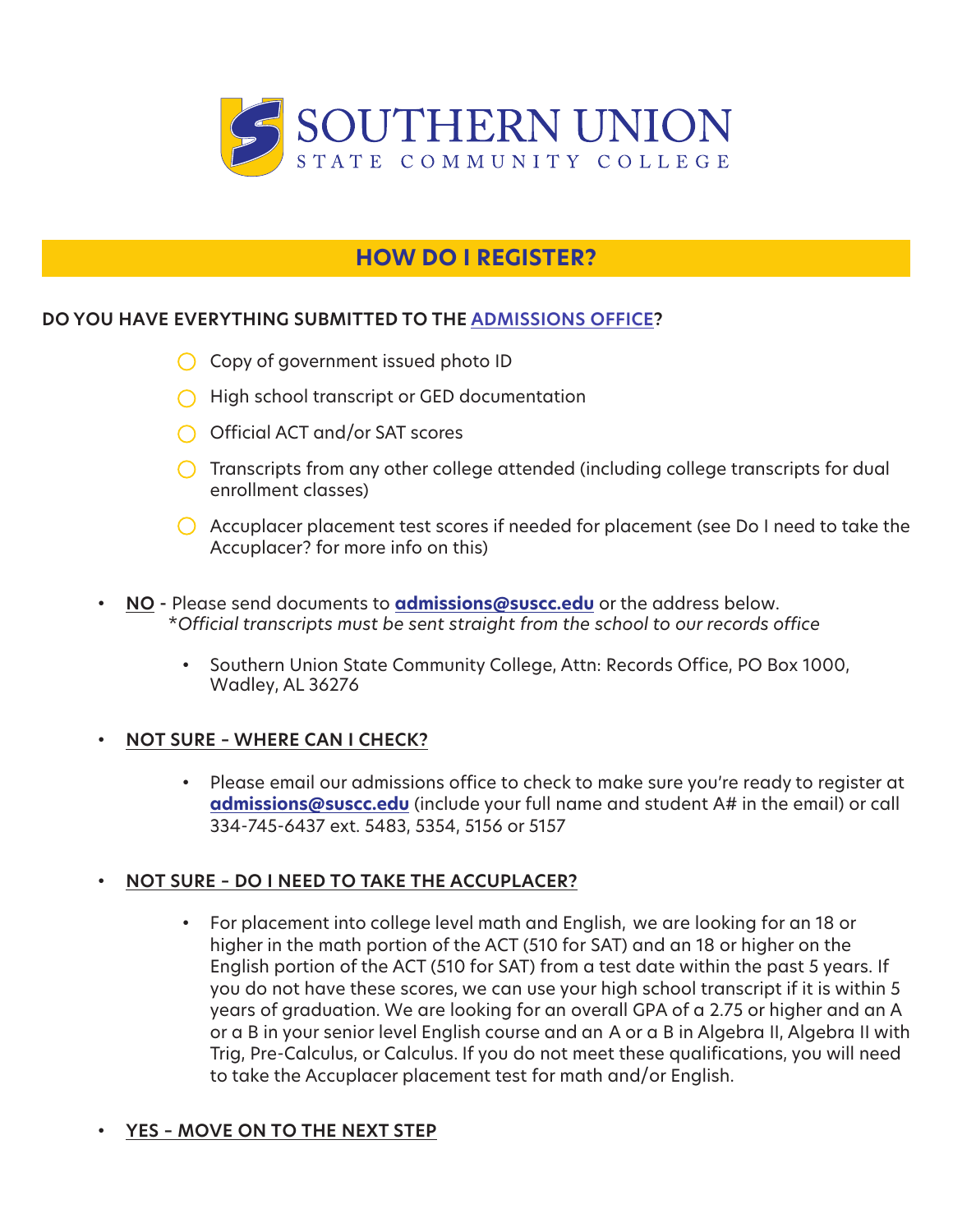# **DO YOU NEED TO SPEAK TO AN ADVISOR?**

#### **If you are a returning student, you can register yourself as you have done in the past.**

#### **For New Students Who Need to Speak to an Advisor:**

Academic Advising is by **appointment only**, and appointments are offered virtually and in-person. For quick questions, you can email **suadvising@suscc.edu**. For longer conversations, you can schedule a 30-minute meeting with an advisor.

**Virtual Meetings:** All virtual meetings will be conducted on Google Meet, and access to a webcam and microphone is helpful to utilize this service. To comply with FERPA, students will be asked to show a valid photo ID before each appointment.

**In-Person Meetings:** If you schedule an in-person meeting, the meeting location will be provided in your confirmation email.

**Schedule an Appointment:** Visit **https://www.suscc.edu/current-students/academicadvising.cms** to schedule your appointment. A confirmation email will be sent to the email address that you provide on the registration form. For virtual meetings, the confirmation email will provide a link to the Google Meet. If the advisor you would like to meet with is unavailable, you can reach out to them by email or phone at the contact information found on the webpage link above.

> **Advising Hours: Advising Appointments are available -**

Monday-Thursday 7:15 a.m. - 4:30 p.m. Friday 7:15 a.m. - 12:15 p.m.

## **YOU ARE NOW READY TO REGISTER!**

The steps to register online are linked here: **www.suscc.edu/current-students/web-registration.cms**

#### **TO SEE WHAT CLASSES YOU NEED TO REGISTER FOR, PLEASE SEE THE STEPS BELOW:**

- **If you are planning to do one of our associate's degree programs and are NOT planning to transfer to continue a bachelor's degree after Southern Union, please download the appropriate curriculum guide below.** You can use this curriculum guide to register for your classes. If you are a part time student and need to take less classes than what is listed for the first semester, please go ahead and register and then meet with an advisor to double check your schedule.
	- **Academic Curriculums: www.suscc.edu/programs/degree-pathways.cms**
	- **Health Science Curriculums: www.suscc.edu/programs/health-science-overview.cms**
	- **• Technical Curriculums: www.suscc.edu/programs/tech-overview.cms**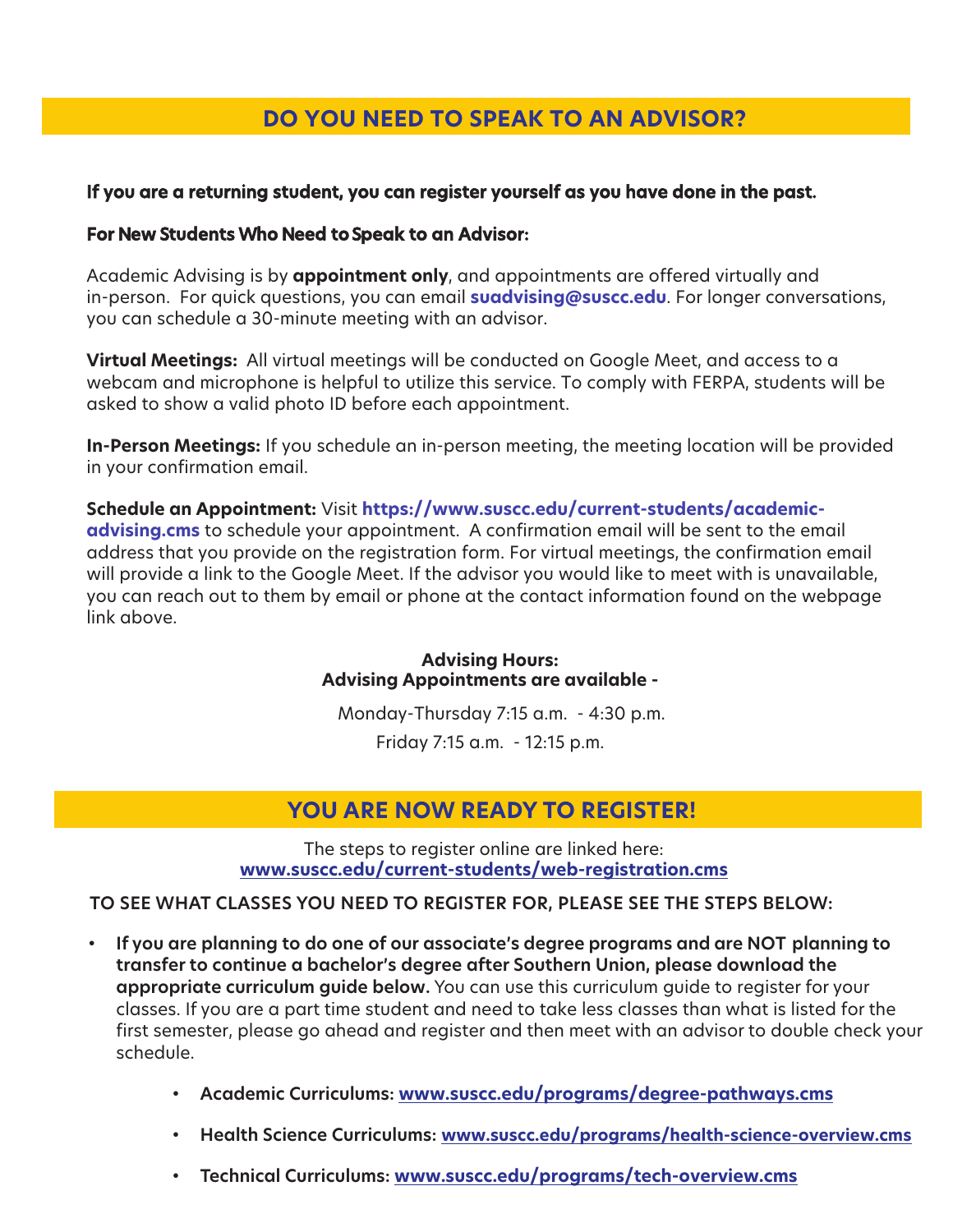- **If you are a first time college student or transferring in less than 12 credit hours from another college** (dual enrollment classes do not count), you will need to register for **ORI 101** Orientation to College. Please choose the correct **ORI 101** section based on your major/degree plan and register for one of the **CRN's** (Course Registration Number) listed below:
	- **Technical Students** (Air Conditioning & Refrigeration, Automotive Service Technology, Cosmetology, Engineering & Design, Industrial Electricity/Electronics Technology, Advanced Manufacturing – Mechatronics, Machining, Welding, or Plastics Engineering Technology): **12654 or 12660**
	- **Health Science Students** (students planning to pursue EMS, Paramedic, Nursing (RN or RN to BSN), Medical Assistant Technology, Radiologic Technology, Surgical Technology, Therapeutic Message, Physical Therapist Assistant): **12655**
	- **Academic Students** (students planning to transfer to complete a bachelor's degree after Southern Union, Business Management & Entrepreneurship, Business Management & Entrepreneurship – Accounting Option, Child Development, Criminal Justice certificate, General Studies, Information Systems, Office Management & Support Technology, Office Management & Support Technology – Medial Office Specialist):
		- **Opelika Campus 12653, 12652, 12651, or 12650**
		- **Wadley Campus 12657** (Athletes only) or **12656** (all other Wadley students)
		- **Valley Campus 12658**
- **If you are planning on taking classes at Southern Union and then transferring to another college or university to finish your bachelor's degree, please download a STARS guide and Area V page using the instructions below.** For full time students, we recommend taking ORI 101, English (based on placement), math (based on placement) and two other classes that you can choose from the STARS guide. For part time students, we still recommend completing ORI 101 along with English and/or math first. Please register for your classes and sign up for an advising meeting to have an advisor double check your schedule to make sure it is correct with your major. You will learn more about how to read your STARS guide in depth during your ORI 101 class.
	- 1. Go to **stars.troy.edu**
	- 2. Click graphic that says **"Get the Guide Start Here"**
	- 3. Click the green Official Guide graphic
	- 4. Click the green graphic for transferring from a public two-year community college to a public four-year university
	- 5. Follow the step-by-step on screen instructions
	- 6. Toward the bottom of the STARS guide, click on the Area V Page link next to the school(s) you're interested in transferring to after SU and download the Area V page for your specific major from the school's website
	- 7. Keep a copy of the guide and Area V page to help you register for future semesters
	- 8. If you are planning to transfer to a private school or a school outside of the state of Alabama, you will need to contact that school for a list of classes that will transfer from Southern Union